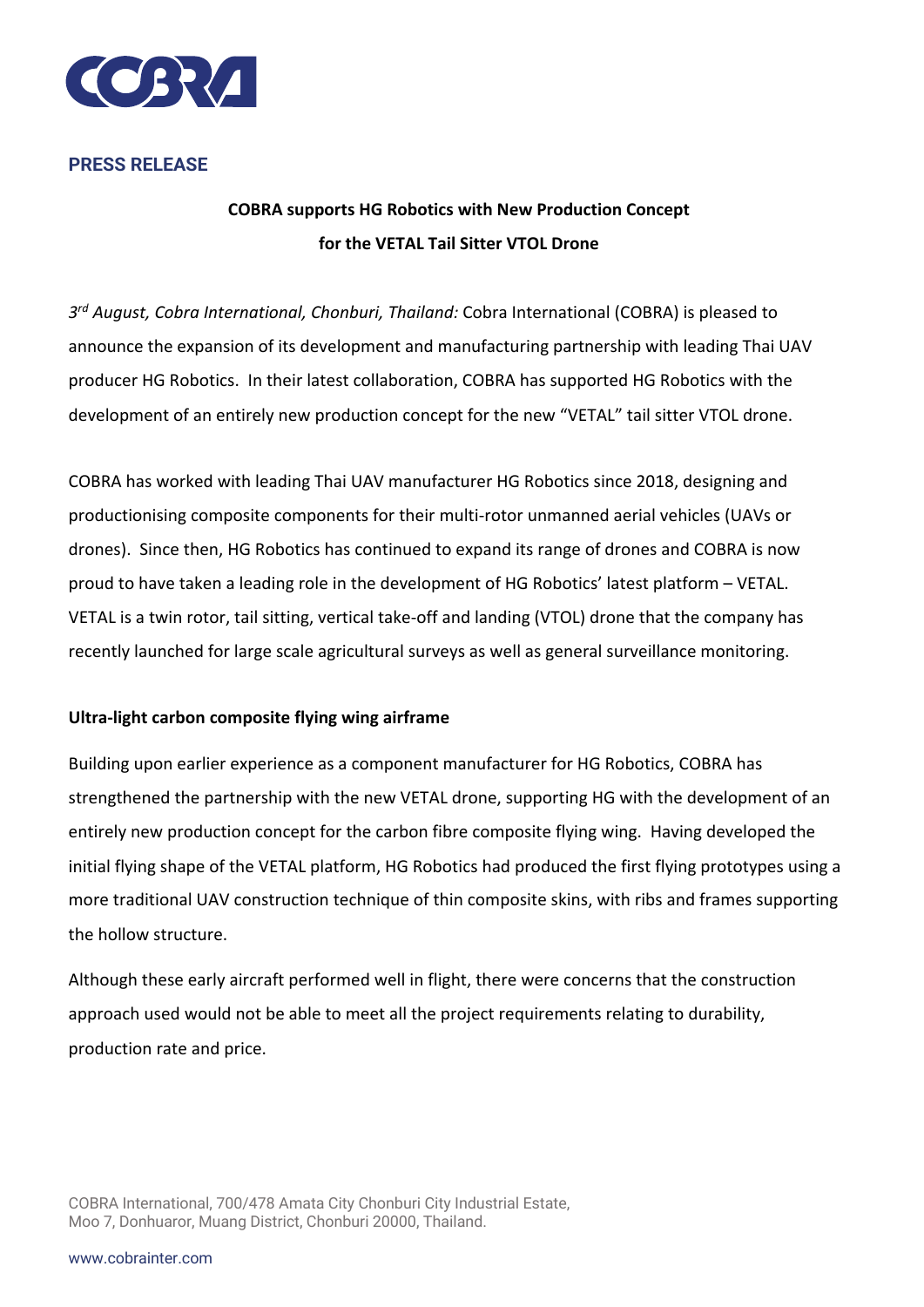

#### **Reconfiguring the build process for volume manufacture**

Drawing from its decades of experience with close tolerance moulding of EPS foam cored sandwich components for the watersports market, COBRA proposed a hybrid solution, combining both hollow and cored sections, for the flying wing. The main body of the aircraft comprises a PVC foam sandwich shell with a low density EPS foam rib which, combined with a fully foam cored tail structure, delivered a complete airframe fractionally lighter than the customer's challenging target.

In addition to the impressive cycle time reduction, the new build method also improved the impact resistance and overall durability of the VETAL platform, a key benefit for industrial users who need to keep their survey drones flying with the minimum of maintenance.

To reduce weight, a combination of carbon fibre stitched biaxial fabrics and UD reinforcements are used wherever possible, with additional glass fibre reinforced sections of laminate being employed where radio-transparency or insulation from metallic parts is required.

The COBRA production engineers have also been able to incorporate glassfibre reinforcements and mounting points for the VETAL's propulsion system and other ancillary equipment into the moulding process, minimizing the additional processing steps in the assembly and finishing stages.

### **Scaling up as production takes off**

Cost effective composite tooling has been produced for the first COBRA built VETAL airframes, enabling a rapid start-up to the series production but still providing the possibility for incremental design changes before switching to CNC machined aluminium tooling for high-rate production in the future. With process parameters defined in line with the company's lean manufacturing principles, COBRA has prepared a production line that can scale up quickly. HG Robotics has successfully developed an extensive client base for its previous multi-rotor drones and COBRA expects to see considerable demand for the faster new VETAL platform for larger scale survey applications.

"We are extremely pleased to be strengthening our relationship with HG Robotics and working together on the VETAL project is a great example of how COBRA can develop durable, reliable and

COBRA International, 700/478 Amata City Chonburi City Industrial Estate, Moo 7, Donhuaror, Muang District, Chonburi 20000, Thailand.